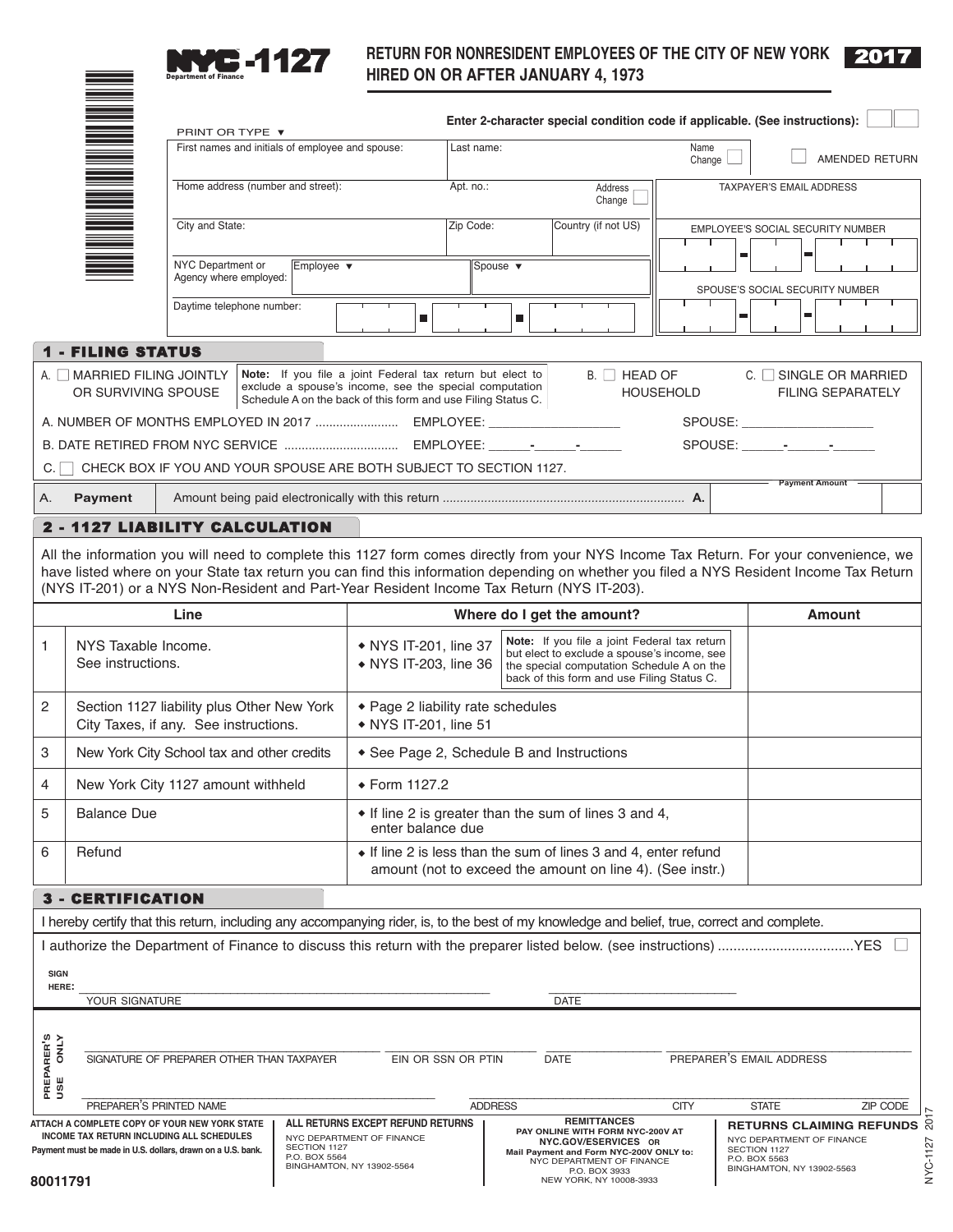|                                                                                                                                                                                                                          | SCHEDULE A                                        | Schedule for Married Filing Jointly for State Purposes and Separately for 1127 Purposes (Spouse is not a NYC mayoral agency employee)                   |                                                                                                                                           |        |
|--------------------------------------------------------------------------------------------------------------------------------------------------------------------------------------------------------------------------|---------------------------------------------------|---------------------------------------------------------------------------------------------------------------------------------------------------------|-------------------------------------------------------------------------------------------------------------------------------------------|--------|
| Line                                                                                                                                                                                                                     |                                                   |                                                                                                                                                         |                                                                                                                                           | Amount |
| NYS Adjusted Gross Income                                                                                                                                                                                                |                                                   | • NYS IT-201, line 33; NYS IT-203, line 32.                                                                                                             |                                                                                                                                           |        |
| 2                                                                                                                                                                                                                        | Non NYC Employee Income                           | • Enter all income, additions and subtractions attributable to the non NYC employee                                                                     |                                                                                                                                           |        |
| 3                                                                                                                                                                                                                        | Net NYS Gross Income                              | $\bullet$ Line 1 less Line 2                                                                                                                            |                                                                                                                                           |        |
| 4                                                                                                                                                                                                                        | Compute limitation percentage                     | Line 3: $\frac{1}{2}$<br>$\frac{1}{2}$<br>Line $1:$ \$                                                                                                  | Part-year employees must prorate<br>standard deduction and dependent<br>exemption amounts based on num-<br>ber of months employed by NYC. |        |
| 5                                                                                                                                                                                                                        | Check only one box:                               | Standard Deduction: \$8,000.<br><b>OR</b><br>Itemized deduction: \$<br>amount from IT 201, line 34<br>(See instructions)<br>amount from IT 203, line 33 | $\% =$<br>$\frac{9}{6}$ from line 4                                                                                                       |        |
| 6<br>New York Dependent Exemption from<br>NYS return. No exemption is allowed<br>for employee or spouse. (If married<br>filing separately for Section 1127<br>purposes, apply the limitation<br>percentage from line 4). |                                                   | • NYS IT-201, line 36; NYS IT-203, line 35.                                                                                                             |                                                                                                                                           |        |
| 7.                                                                                                                                                                                                                       | <b>Total Deductions and Exemptions</b>            | $\bullet$ Line 5 + line 6                                                                                                                               |                                                                                                                                           |        |
| 8.                                                                                                                                                                                                                       | <b>Allocated New York State</b><br>Taxable Income | • Line 3 less line 7. Enter on Page 1, line 1.                                                                                                          |                                                                                                                                           |        |

| Nonrefundable credits<br><b>SCHEDULE B</b> |                                               |                                                                                     |        |  |  |  |
|--------------------------------------------|-----------------------------------------------|-------------------------------------------------------------------------------------|--------|--|--|--|
|                                            | Line                                          | Where do I get the amount?                                                          | Amount |  |  |  |
|                                            | A1. NYC School Tax Credit (fixed amount)      | $\triangle$ See Instructions                                                        |        |  |  |  |
| A2.                                        | NYC School Tax Credit (rate reduction amount) | $\triangle$ See Instructions                                                        |        |  |  |  |
| В.<br><b>UBT Paid Credit</b>               |                                               | $\triangle$ See Instructions                                                        |        |  |  |  |
| C.                                         | NYC household credit                          | • from IT-201 Instructions NYC table 4, 5 or 6                                      |        |  |  |  |
| D.                                         | NYC Claim of Right Credit                     | $\bullet$ from Form IT-201-ATT, line 16 or IT-203-ATT, line 15 (attach Form IT-257) |        |  |  |  |
| Е.                                         | NYC Earned Income Credit                      | $\bullet$ (attach IT-215)                                                           |        |  |  |  |
| F.                                         | Other NYC taxes                               | $\triangle$ See Instructions                                                        |        |  |  |  |
| G.                                         | NYC Child and Dependent Care Credit           | ◆ See Instructions (attach IT-216)                                                  |        |  |  |  |
| Η.                                         | Total of lines A1 - G                         | $\bullet$ enter on page 1, line 3                                                   |        |  |  |  |



|                                    |        |      |             | Table A - Married filing jointly or surviving spouse |             |    |
|------------------------------------|--------|------|-------------|------------------------------------------------------|-------------|----|
| If Form NYC-1127, line 1 is:       |        |      |             |                                                      |             |    |
| THE LIABILITY IS:                  |        |      |             | <b>BUT NOT OVER</b>                                  | <b>OVER</b> |    |
| of Form 1127, line 1               | 3.078% |      |             | 21,600<br>\$                                         | $\Omega$    | \$ |
| \$<br>21,600<br>of the excess over | 3.762% | plus | \$<br>665   | \$<br>45,000                                         | 21,600      | \$ |
| 45,000<br>of the excess over       | 3.819% | plus | \$<br>1,545 | \$<br>90,000                                         | 45,000      | \$ |
| \$<br>90,000<br>of the excess over | 3.876% | plus | \$<br>3,264 |                                                      | 90,000      | \$ |
|                                    |        |      |             | <b>Table B - Head of household</b>                   |             |    |
|                                    |        |      |             | If Form NYC-1127, line 1 is:                         |             |    |
| THE LIABILITY IS:                  |        |      |             | <b>BUT NOT OVER</b>                                  | <b>OVER</b> |    |
| of Form 1127, line 1               | 3.078% |      |             | \$<br>14,400                                         | 0           | \$ |
| \$<br>14,400<br>of the excess over | 3.762% | plus | \$<br>443   | 30,000                                               | 14,400      | \$ |
| \$<br>30,000<br>of the excess over | 3.819% | plus | \$<br>1,030 | \$<br>60,000                                         | 30,000      | \$ |
| \$<br>60,000<br>of the excess over | 3.876% | plus | \$<br>2,176 |                                                      | 60,000      | \$ |
|                                    |        |      |             | Table C - Single or married filing separately        |             |    |
|                                    |        |      |             | If Form NYC-1127, line 1 is:                         |             |    |
| THE LIABILITY IS:                  |        |      |             | <b>BUT NOT OVER</b>                                  | <b>OVER</b> |    |
| of Form 1127, line 1               | 3.078% |      |             | 12,000<br>\$                                         | $\Omega$    | \$ |
| of the excess over<br>\$<br>12,000 | 3.762% | plus | \$<br>369   | 25,000                                               | 12,000      | \$ |
| \$<br>of the excess over<br>25,000 | 3.819% | plus | \$<br>858   | \$<br>50,000                                         | 25,000      | \$ |
| 50,000<br>of the excess over<br>\$ | 3.876% | plus | \$<br>1,813 |                                                      | 50,000      | \$ |
|                                    |        |      |             |                                                      |             |    |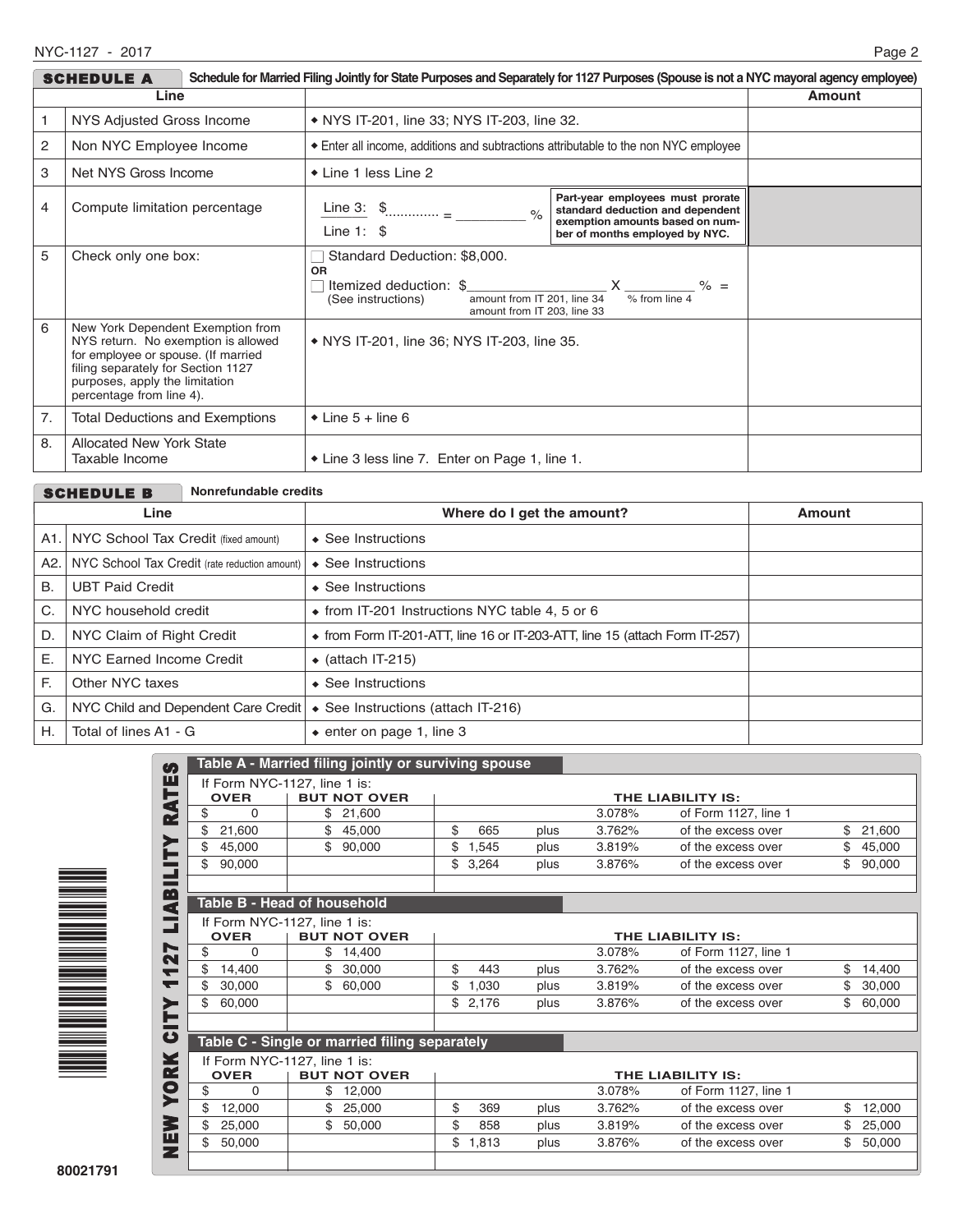# Instructions for Form NYC-1127



## **IMPORTANT INFORMATION CONCERNING FORM NYC-200V AND PAYMENT DUE**

Payments may be made on the NYC Department of Finance website at **nyc.gov/eservices**, or via check or money order. If paying with check or money order, do not include these payments with your New York City return. Checks and money orders must be accompanied by payment voucher form NYC-200V and sent to the address on the voucher. Form NYC-200V must be postmarked by the return due date to avoid late payment penalties and interest. See form NYC-200V for more information.

## **GENERAL INFORMATION**

## **WHO MUST FILE**

If you became an employee of the City of New York on or after January 4, 1973, and if, while so employed, you were a nonresident of the City during any part of 2017, you are subject to Section 1127 of the New York City Charter and must file Form NYC-1127.

If you are subject to that law, you are required to pay to the City an amount by which a City personal income tax on residents, computed and determined as if you were a resident of the City, exceeds the amount of any City tax liability computed and reported by you on the City portion of your 2017 New York State tax return.

**NOTE**: The payment required by Section 1127 of the New York City Charter is not a payment of any City tax, but is a payment made to the City as a condition of employment. If you are subject to the filing requirements of the City Resident Income Tax during any part of 2017, you must file tax returns with the New York State Department of Taxation and Finance in the manner and at the time provided in the instructions for the State tax forms, regardless of any obligation you may have under Section 1127 of the Charter.

## **WHEN AND WHERE TO FILE**

Completed Forms NYC-1127 with attachments, **except forms claiming a refund,** must be filed on or before May 15, 2018, with:

**NYC Department of Finance Section 1127 P.O. Box 5564 Binghamton, NY 13902-5564**

**Remittances -** Pay online with Form NYC-200V at **nyc.gov/eservices**, or Mail payment and Form NYC-200V only to:

**NYC Department of Finance P.O. Box 3933 New York, NY 10008-3933**

Forms claiming refunds:

## **NYC Department of Finance Section 1127 P.O. Box 5563 Binghamton, NY 13902-5563**

If you have been granted an extension of time to file either your federal income tax return or your New York State tax return, Form NYC-1127 must be filed within 15 days after such extended due date. In this case, you must submit to the Section 1127 Unit, no later than May 15, 2018, a copy of the letter or other document evidencing the granting of the extension.

If you file a State tax return or amended return and the information reported on your original Form NYC-1127 is changed or corrected as a result of the later filing of the State tax return or amended return, you must file an amended Form NYC-1127 with the New York City Department of Finance, Section 1127 Unit.

## **CHANGE OF RESIDENCE**

If you were a resident of the City of New York during part of 2017 and a nonresident subject to the provisions of Section 1127 of the New York City Charter during all or part of the remainder of 2017, you must file a Form NYC-1127 for all of the year except any part when you were a nonresident not employed by the City.

## **PARTIAL-YEAR EMPLOYEES**

If you were a New York City employee for only part of 2017, you must report that portion of your federal items of income and deduction which is attributable to your period of employment by the City of New York.

## **MARRIED EMPLOYEES**

A married employee whose spouse is *not* a New York City resident or an employee of the City should refer to instructions on page 1 of the return.

If you and your spouse are both employees of the City of New York subject to Section 1127 of the New York City **Charter** 

- and you and your spouse file separate New York State returns, you and your spouse must file separate Forms NYC-1127.
- and you and your spouse file a joint New York State return and were *both* subject to Section 1127 *for the same period of time,* you and your spouse must file a joint Form NYC-1127.

**Preparer Authorization:** If you want to allow the Department of Finance to discuss your return with the paid preparer who signed it, you must check the "yes" box in the signature area of the return. This authorization applies only to the individual whose signature appears in the "Preparer's Use Only" section of your return. It does not apply to the firm, if any, shown in that section. By checking the "Yes" box, you are authorizing the Department of Finance to call the preparer to answer any questions that may arise during the processing of your return. Also, you are authorizing the preparer to:

Department of Finance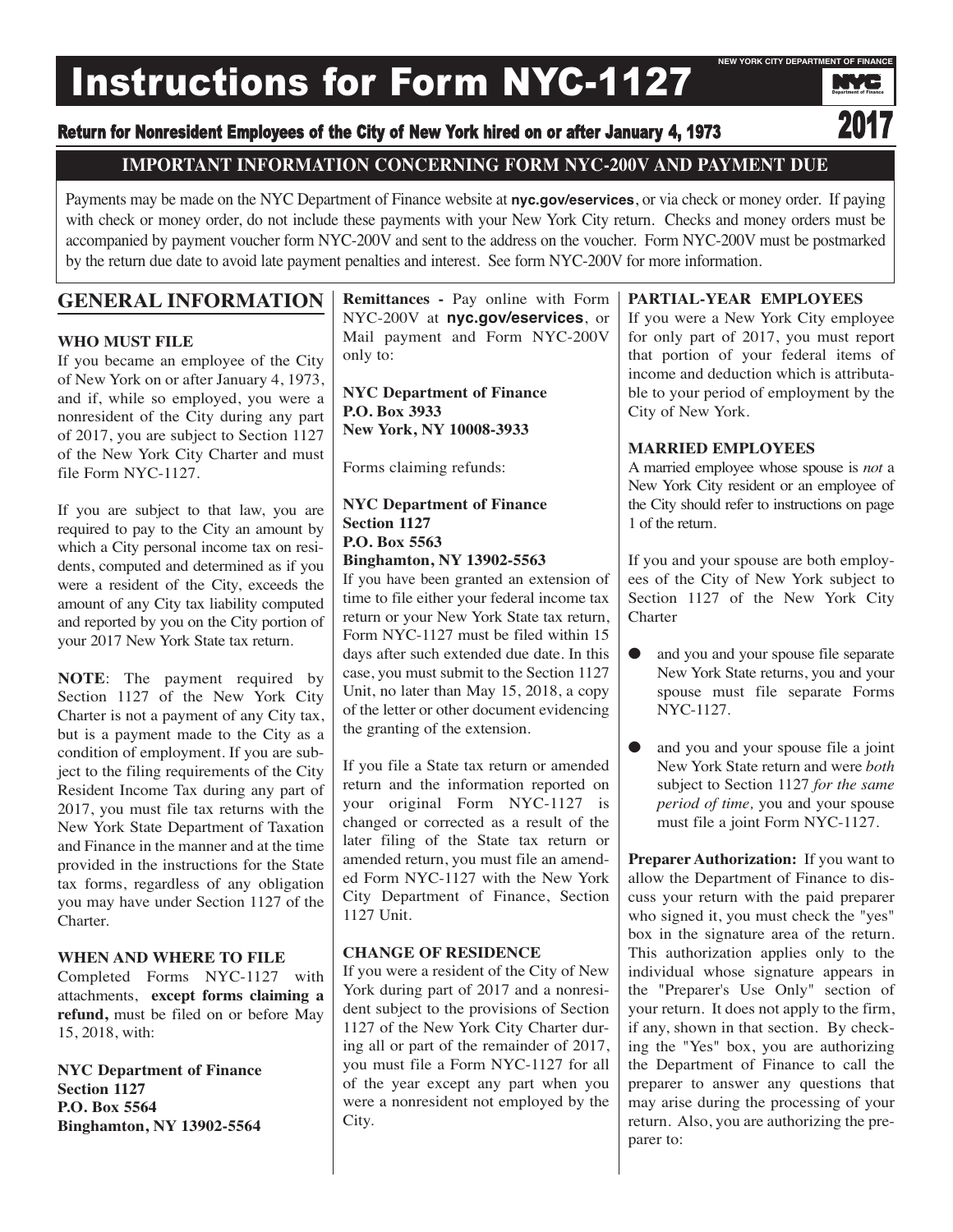- Give the Department any information missing from your return,
- Call the Department for information about the processing of your return or the status of your refund or payment(s), and
- Respond to certain **notices that you have shared with the preparer** about math errors, offsets, and return preparation. The notices **will not** be sent to the preparer.

**You are not authorizing** the preparer to receive any refund check, bind you to anything (including any additional liability), or otherwise represent you before the Department. The authorization cannot be revoked, however, the authorization will automatically expire no later than the due date (without regard to any extensions) for filing next year's return. **Failure to check the box will be deemed a denial of authority.**

## **SPECIFIC INSTRUCTIONS**

## **Special Condition Codes**

At the time this form is being published, there are no special condition codes for tax year 2017. Check the Finance website for updated special condition codes. If applicable, enter the two character code in the box provided on the form.

In order to complete lines 1 through 6 of Form NYC-1127, it will be necessary for you to refer to the instructions for filing Form IT-201 (Resident Income Tax Form - State of New York) or Form IT-203 (Nonresident and Part--Year Resident Income Tax Form - State of New York). Booklets IT-201-I or IT-203- I, issued by the New York State Department of Taxation and Finance, can be obtained from any District Tax Office of the New York State Income Tax Bureau.

#### **LINE 1 - NEW YORK STATE TAXABLE INCOME**

If you file NYS Form IT-201, enter the amount on line 37. If you file NYS Form IT-203, enter the amount on line 36. If the amount withheld pursuant to Section 1127 was included in itemized deductions when calculating your New York State

Personal Income Tax liability, you must add back that amount to the amount from line 37 of NYS IT-201 or line 36 of NYS IT-203, as applicable, on this line.

**NOTE**: If you file a joint Federal tax return but elect to exclude a spouse's income, see the special computation Schedule A on the back of this form and use Filing Status C.

#### **LINE 2 - LIABILITY AMOUNT**

Employees who are married and include spouse's income in Form NYC-1127, use Liability Table A on page 2 to compute the liability amount.

Married employees who choose not to include their spouse's income on Form NYC-1127, use Liability Table C to compute the liability amount.

## **LIABILITY FOR OTHER NEW YORK CITY TAXES**

Include on line 2 the sum of your 1127 liability and the total of your liability for other New York City taxes from New York State Form IT-201, line 51.

## **LINE 3 - NEW YORK CITY SCHOOL TAX CREDITS**

Add lines **a1** through **g** on page 2, Schedule B, to report credits and payments that would have reduced your New York City resident income tax liability had you been a City resident. No amount reported on line 3 is refundable. Refunds of overpayments of tax and refundable credits available to New York State residents and part-year New York City residents must be claimed by filing forms IT-201 or IT-203.

## **LINE 4 - PAYMENTS**

Enter on line 4 the amount withheld by the City from your wages during 2017 for the amount due under Charter Section 1127 as shown on your City Wage and Withholding Tax Statements for 2017. (Attach a copy of Form NYC-1127.2.)

#### **LINE 5 - BALANCE DUE**

After completing this return, enter the amount of your remittance on line A, page 1. Remittances must be made payable to the order of: **NYC DEPART-MENT OF FINANCE**

## **LINE 6 - OVERPAYMENT**

If line 2 is less than the sum of lines 3 and 4 you may be entitled to a refund. **Note: the refund may not exceed the amount on line 4.** To determine your refund amount, compute the difference between the sum of lines 3 and 4, and line 2 (subtract line 2 from the sum of lines 3 and 4). Your refund amount is the lesser of this difference and the amount on line 4.

If the amount on line 2 is equal to the sum of lines 3 and 4, enter 0 on line 6.

**Refunds cannot be processed unless a complete copy of your New York State return, including all schedules, and wage and tax statement (Form 1127.2) are attached to your form.**

## **SCHEDULE A, PAGE 2 - LINE 5**

If the amount withheld pursuant to Section 1127 was included in the itemized deductions when calculating your New York State Personal Income Tax liability, you must reduce the amount of your itemized deductions for purposes of this line by that amount.

## **SCHEDULE B, PAGE 2**

On Schedule B, report items for employee and spouse if filing a joint Form NYC-1127. Married employees who choose not to include their spouse's income in Form NYC-1127, report items for employee only.

#### **A1 - NEW YORK CITY SCHOOL TAX CREDIT (fixed amount)**

A School Tax Credit is allowed for 2017 as follows:

| <b>Filing Status</b>                                                                                                                                                                                                                                  | If your income* is   Your credit** is |       |  |  |  |
|-------------------------------------------------------------------------------------------------------------------------------------------------------------------------------------------------------------------------------------------------------|---------------------------------------|-------|--|--|--|
| $\bullet$ Single                                                                                                                                                                                                                                      | \$250,000 or less                     | \$63  |  |  |  |
| • Married filing<br>separate return<br>• Head of household                                                                                                                                                                                            | Over \$250,000                        | \$0   |  |  |  |
| • Married filing<br>joint return                                                                                                                                                                                                                      | \$250,000 or less                     | \$125 |  |  |  |
| • Qualifying widow(er)<br>with dependent child                                                                                                                                                                                                        | Over \$250,000                        | \$0   |  |  |  |
| *Income, for purposes of determining your school<br>tax credit means your federal adjusted gross<br>income (FAGI) from Form IT-201, line 19 minus<br>distributions from an individual retirement<br>account and an individual retirement annuity from |                                       |       |  |  |  |

See also the instructions to Line 69 of New York State Form IT-201. Employees

IT-201, line 9, if they were included in your FAGI. \*\*The statutory credit amounts have been rounded.